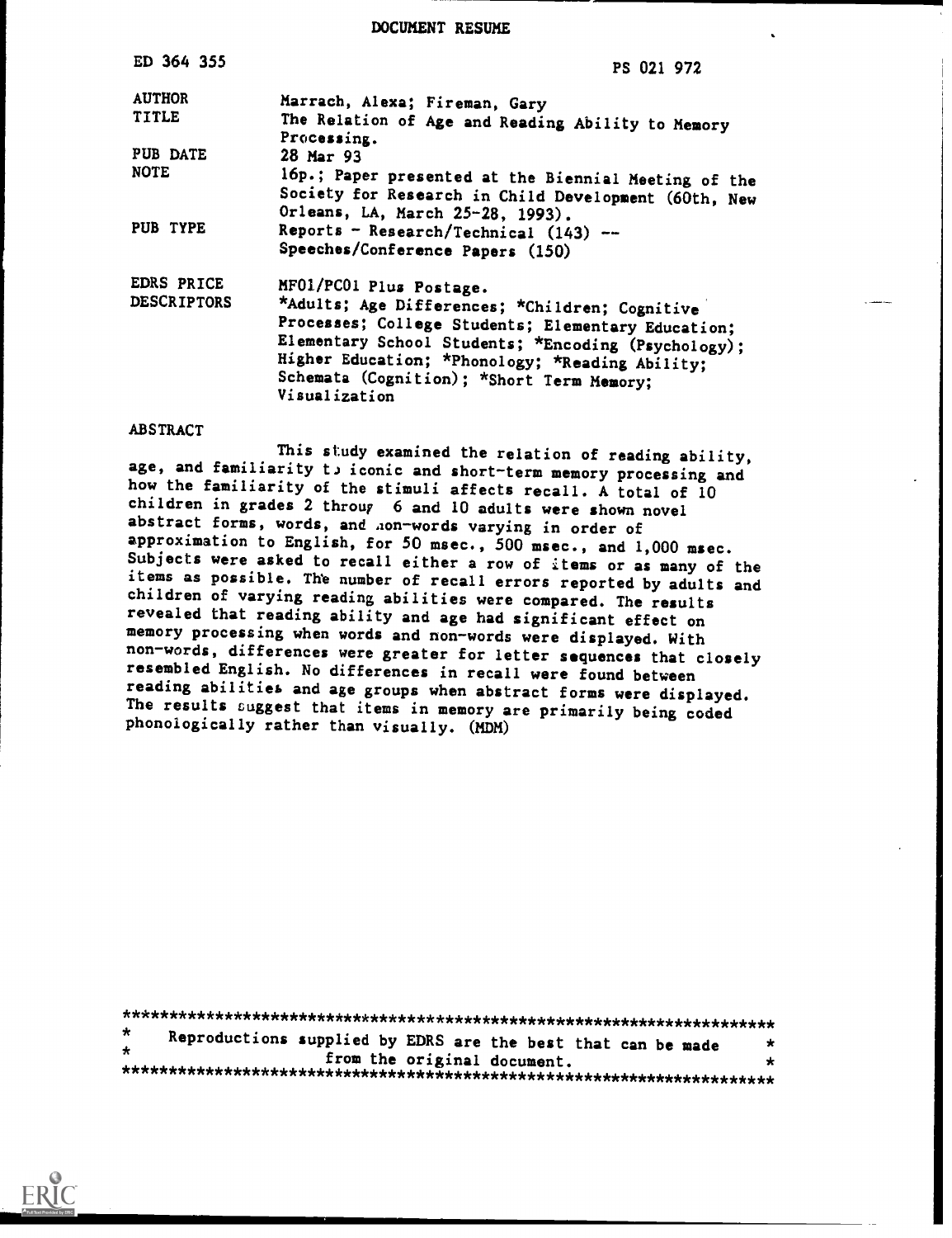**U.S. DEPARTMENT OF EDUCATION**<br>Office of Educational Research and Improver EDUCATIONAL RESOURCES INFORMATION

This document has been reproduced as originating it

D. Minor changes have been made to improve

a Points of view or opinions stated in this document do not inecessarily rapresent official.<br>OERI position or policy

The Relation of Age and Reading Ability to Memory Processing

> Alexa Marrach Texas Tech University

> Gary Fireman Texas Tech University

Suggested running head: Reading ability and memory

 $\ddot{\phantom{1}}$ 

This paper was presented at the 60th meeting of the Society for Research in Child Development, March 28, 1993. Correspondence<br>and reprint requests should be addressed to Gary Fireman, Texas Tach University, Department of Psychology, Lubbock, TX 79409.

> "PERMISSION TO REPRODUCE THIS MATERIAL HAS BEEN GRANTED BY

reman

TO THE EDUCATIONAL RESOURCES **INFORMATION CENTER (ERIC)."** 

 $\mathcal{C}$ 

ION

ED 364 355



 $\overline{2}$ 

# **BEST COPY AVAILABLE**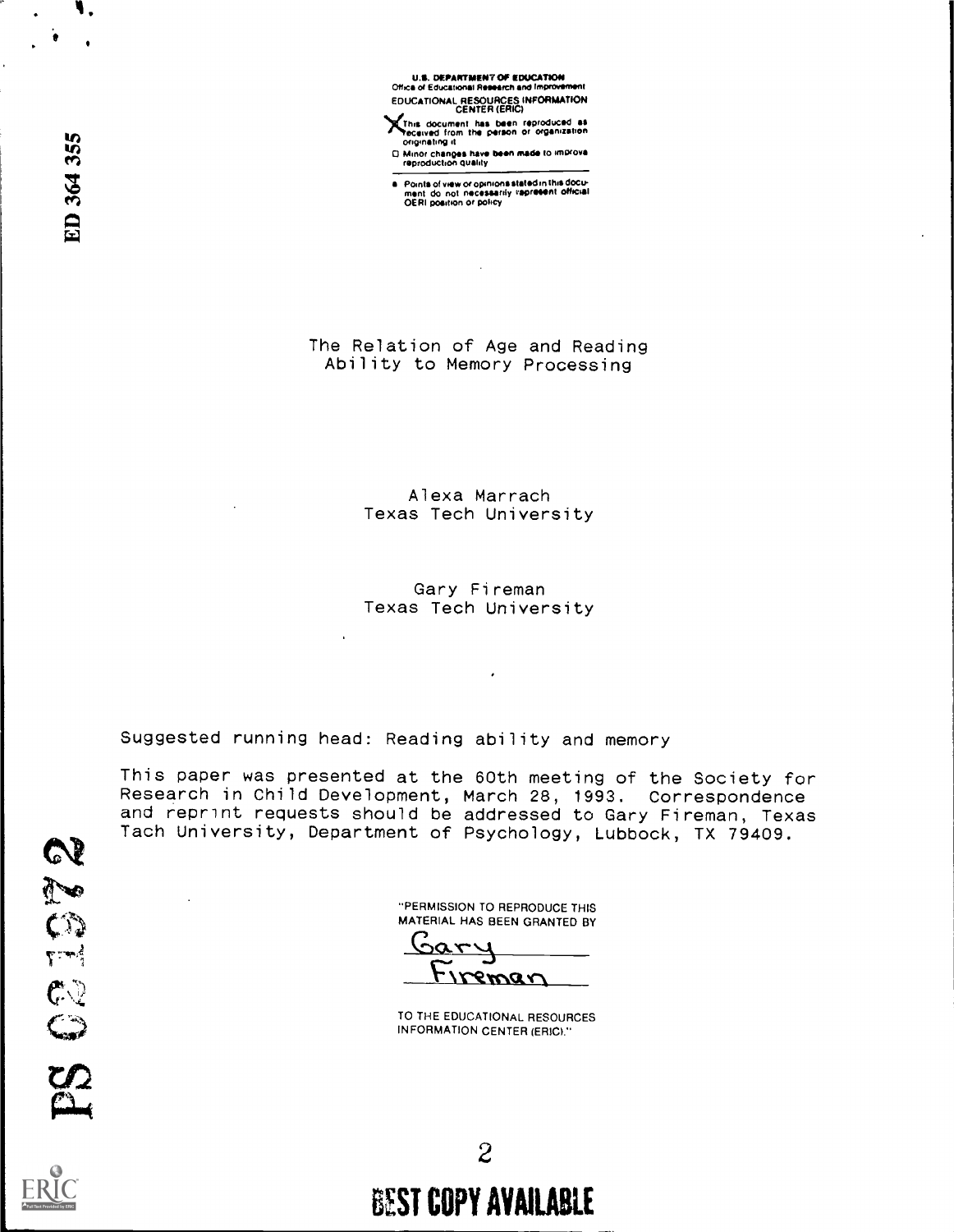### Abstract

This study examines the relation of reading ability, age, and familiarity to iconic and short-term memory processing using a partial and full report backward masking paradigm. Children and adults were shown novel abstract forms, words, and non-words varying in order of approximation to English, for 50 msec., 500 msec., and 1000 msec. and asked to recall either a row of items or as many of the items as possible. The number of errors in recall reported by adults and children of varying reading abilities were compared. The results revealed that reading ability and age had a significant effect on memory processing when non-words and words were displayed. With non-words, differences were greater for letter sequences that closely resembled English. No differences in recall were found between reading abilities and age groups when abstract forms were displayed. The results suggest that items in memory are primarily being coded phonologically rather than visually.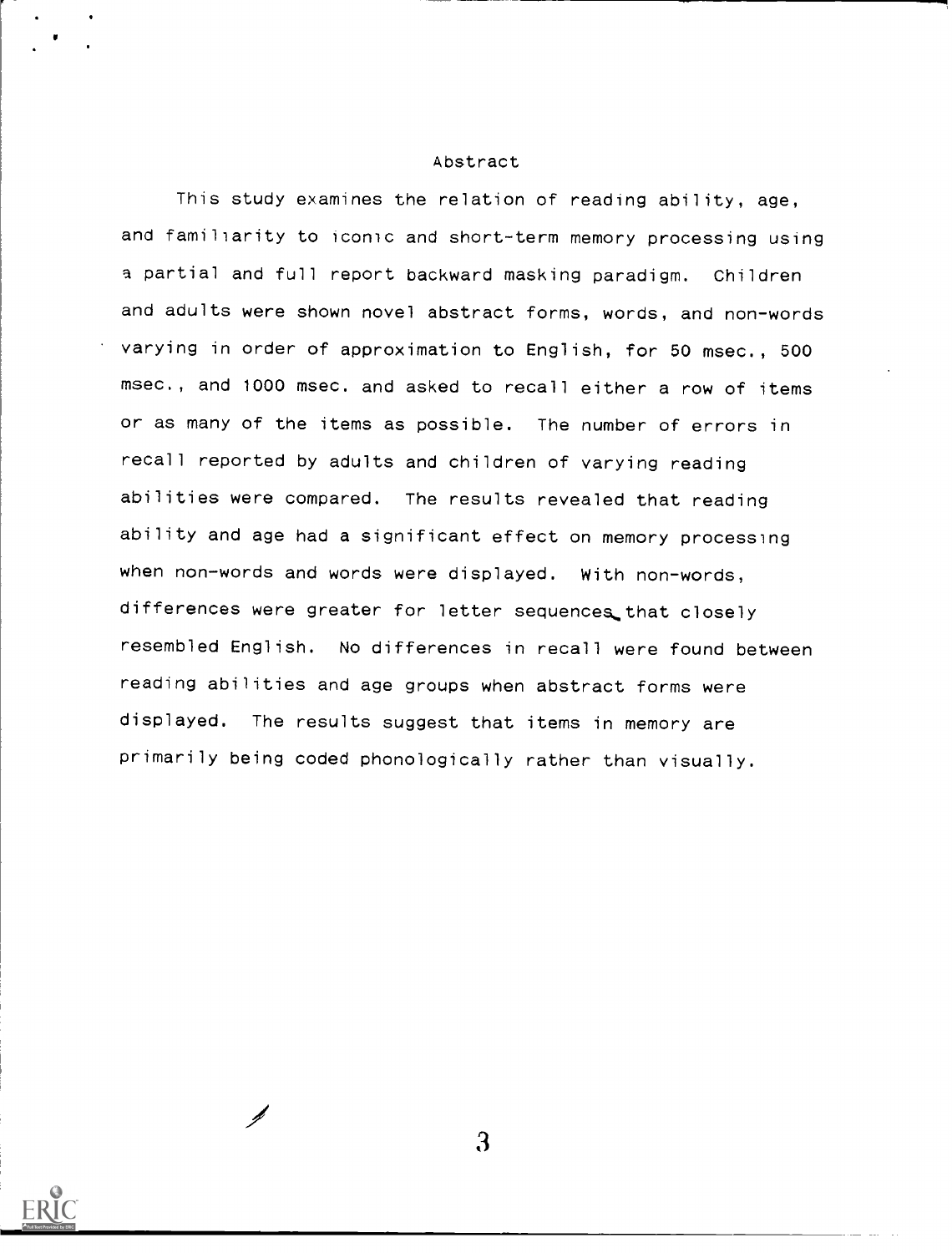3

## The Relation of Age and Reading Ability to Memory Processing

This research examines the effects of age and reading ability on iconic and short-term memory processing. The issue of how memory functions in poor readers has been extensively researched, particularly regarding the issue of short-term memory processing (Brady, 1991). While some research has also been done on iconic memory, the results have been inconclusive (Vellutino, 1979). Few investigators have looked at how the initial stages of processing interacts with other variables contributing to reading difficulties such as familiarity and orthographic knowledge.

The purpose of the present study was to examine whether reading ability and age are related to iconic and short-term memory processing and how the familiarity of the stimuli effects recall. Empirical research (Brady, 1991) has demonstrated that poor readers display visual memory deficits for verbal material but not for non-verbal material (i.e. lacking a verbal label) when compared to good readers. Further, it has been demonstrated that poor readers have difficulty with a variety of phonological tasks such as naming items in a sequence and breaking up words into sound (Fox & Routh, 1980). Thus, researchers have speculated that poor readers' memory deficits have more to do with a specific phonological deficit than with general memory problems. If correct, this would suggest that poor readers would

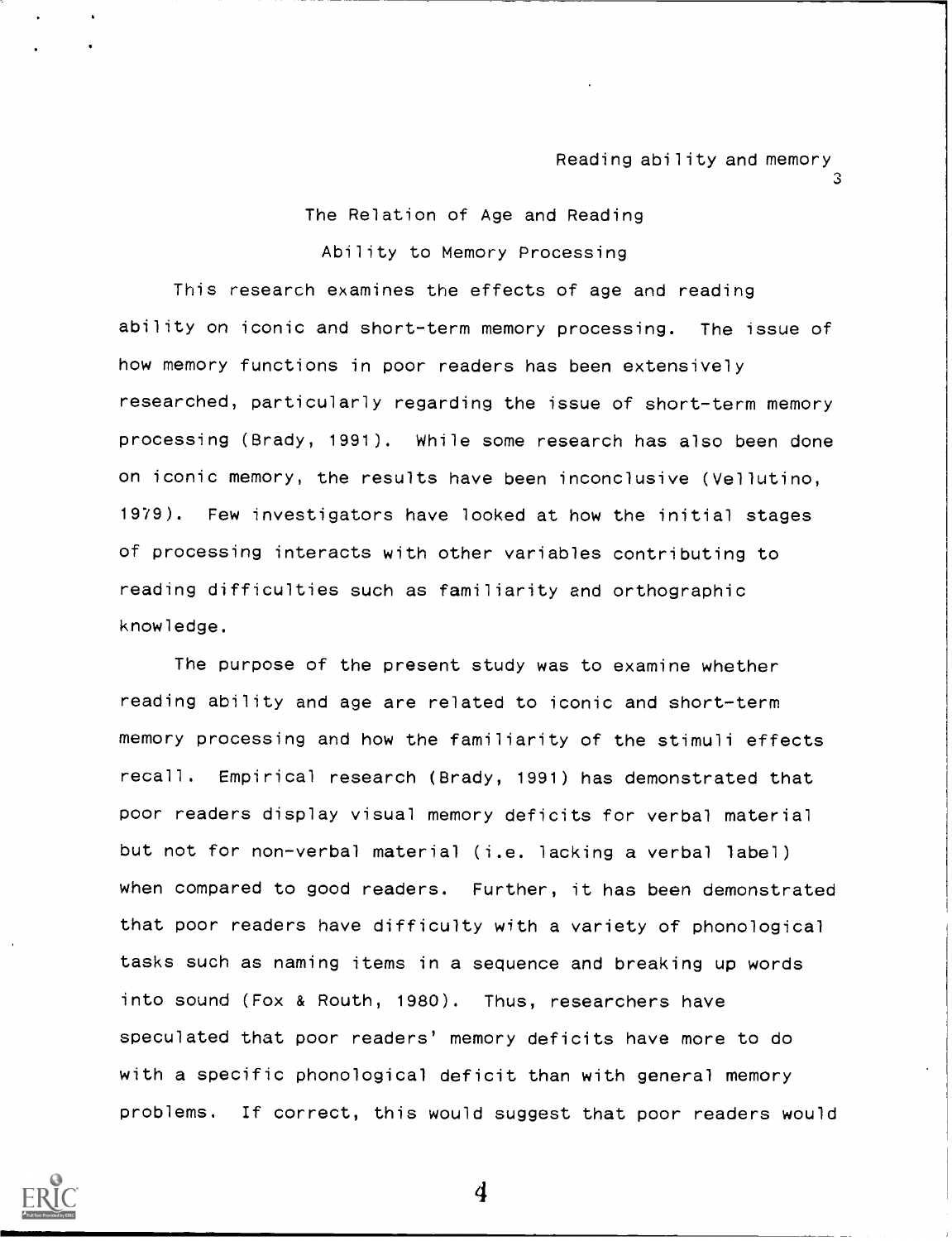4

perform similarly to good readers when non-verbal material is displayed on iconic as well as short-term memory tasks. By increasing the familiarity of the stimuli presented (i.e. varying the stimulus to more closely approximate the English language), it is possible to examine if familiarity of letter patterns and letter sounds effects recall.

The first hypothesis was that reading ability would be related to recall when verbal material was displayed but would not relate to recall when abstract forms were displayed. The second hypothesis was that recall would improve as the stimuli more closely resembled English. The final hypothesis was that iconic and short-term memory for all of the stimuli would improve with age.

### Method

### **Subjects**

Ten adult subjects (X=19.5) were recruited from an introductory psychology class at Texas Tech Unyversity and were given class credit for participating in the study. Two groups of children were randomly recruited from a public elementary school in an urban school district. The first group of children included five second and third graders (X=7.8), and the second group of children included five fifth and sixth graders (X=11.2). All subjects spoke English as their first language. Materials

The stimuli were presented to subjects on a 386sx IBM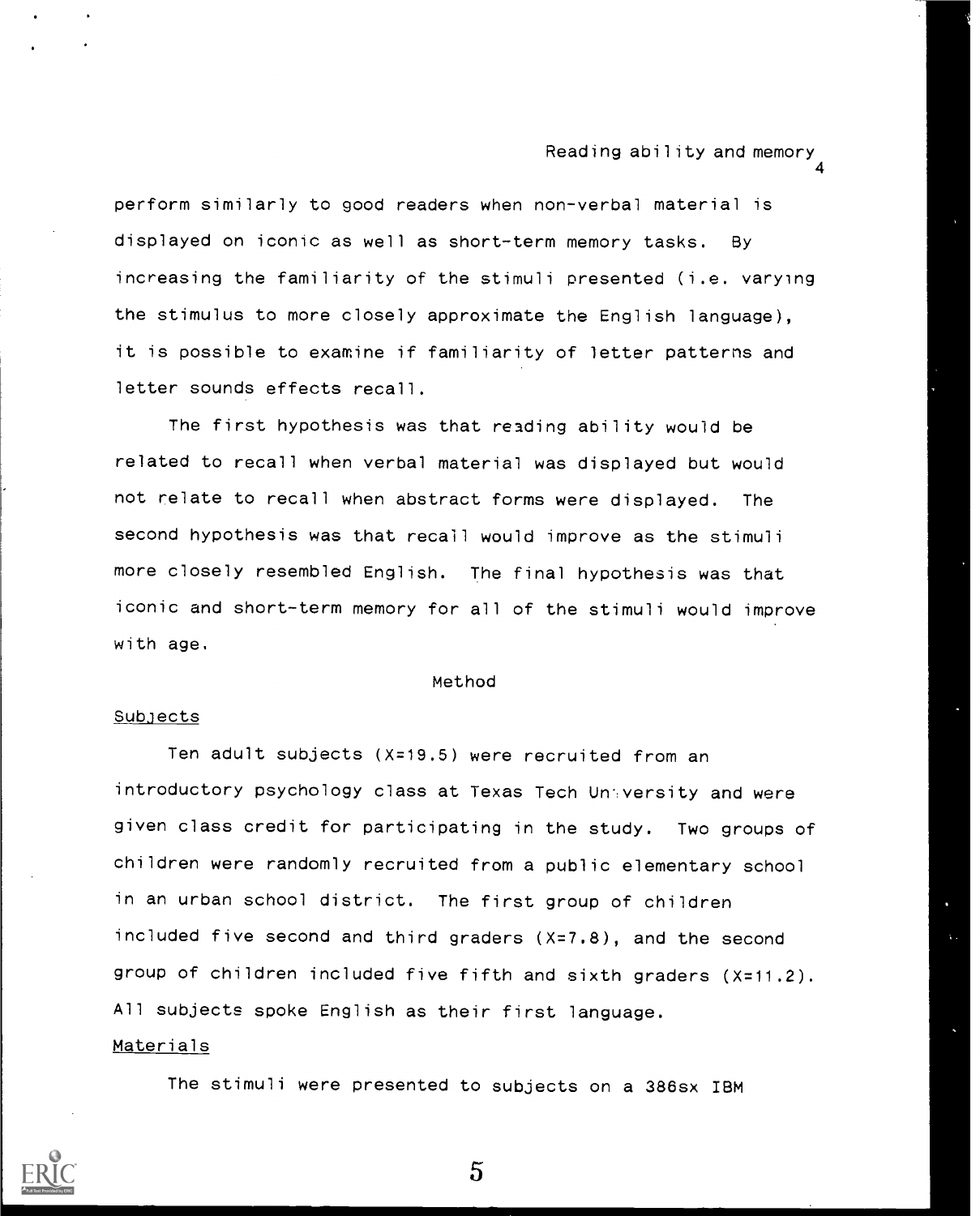5

compatible computer with a 14 inch diagonal, high resolution, non-glare VGA color monitor. The visual stimuli consisted of a four by four matrix of either words, non-words (based on first and fourth order approximations to English non-repeated letter sequences by Hirata & Bryden, 1971), or standard computer generated abstract forms. The abstract forms were twenty-four novel and difficult to verbally label symbols. In the cue condition, one bar appeared on each side of the row that was to be reported. Fifty msec. following the stimulus presentation, the cue appeared for 50 msec.. A four by four dot matrix appeared 50 msec. following stimulus presentation and remained for 500 msec. while the cue was presented. Either a letter or abstract form cardboard response grid that contained the possible responses arranged in random order was placed next to the computer.

#### Procedure

Subjects were individually tested by one of three examiners (1 male, 2 female). Initially, all subjects were administered the vocabulary and block design subtests of the WAIS-R or WISC-III to ensure the subjects were of average intelligence or above. To estimate reading ability, subjects were administered the reading subtest of the WRAT-R. The subject's name, date of birth, grade, race, and gender were recorded.

Subjects were then asked to sit on a chair placed in front of a standard IBM computer. The viewing distance was

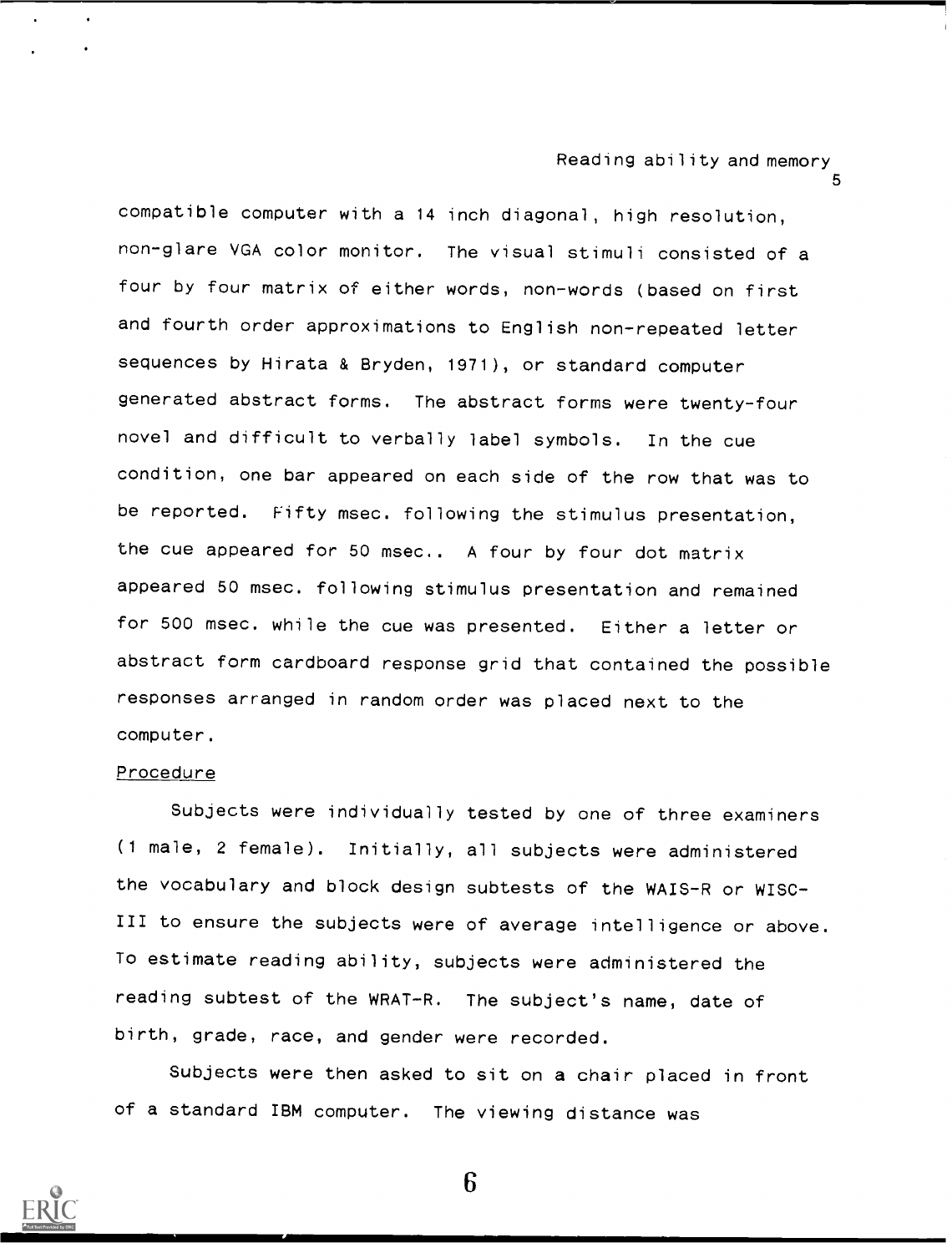6

approximately 14 inches. The standard partial and full report procedures for examining iconic memory (Sperling, 1960) were used. The subjects were given 15 practice trials to become familiar with the procedures. If subjects did not understand the procedures, they were given more practice trials. For the testing sessions, each within subject condition consisted of 10 display trials. Before each set of trials, subjects were told whether they would be required to report the full array or the row of items that the indicator pointed to. The subjects were instructed to say "ready" when they wished to initiate the presentation of the stimuli and to focus on the fixation dots in the center of the screen. After a 500 msec. delay, the stimulus array appeared for either 50, 500, or 1000 msec.. In the cue condition, the stimuli were followed by a cue presented for 50 msec., appearing 50 msec. after the stimuli. A mask was displayed for 500 msec.. The mask appeared 50 msec. after the presentation of the stimuli. In the cue condition, the mask and the cue were displayed simultaneously. The order of conditions was counterbalanced.

Within a sequence of trials, subjects set their own rate of responding. Subjects were instructed to report either a row of items or all of the items by pointing to correct items on the response grid or saying the items aloud. Subjects were encouraged to give an educated guess when they were not sure. The experimenter entered the responses in the computer. Subjects

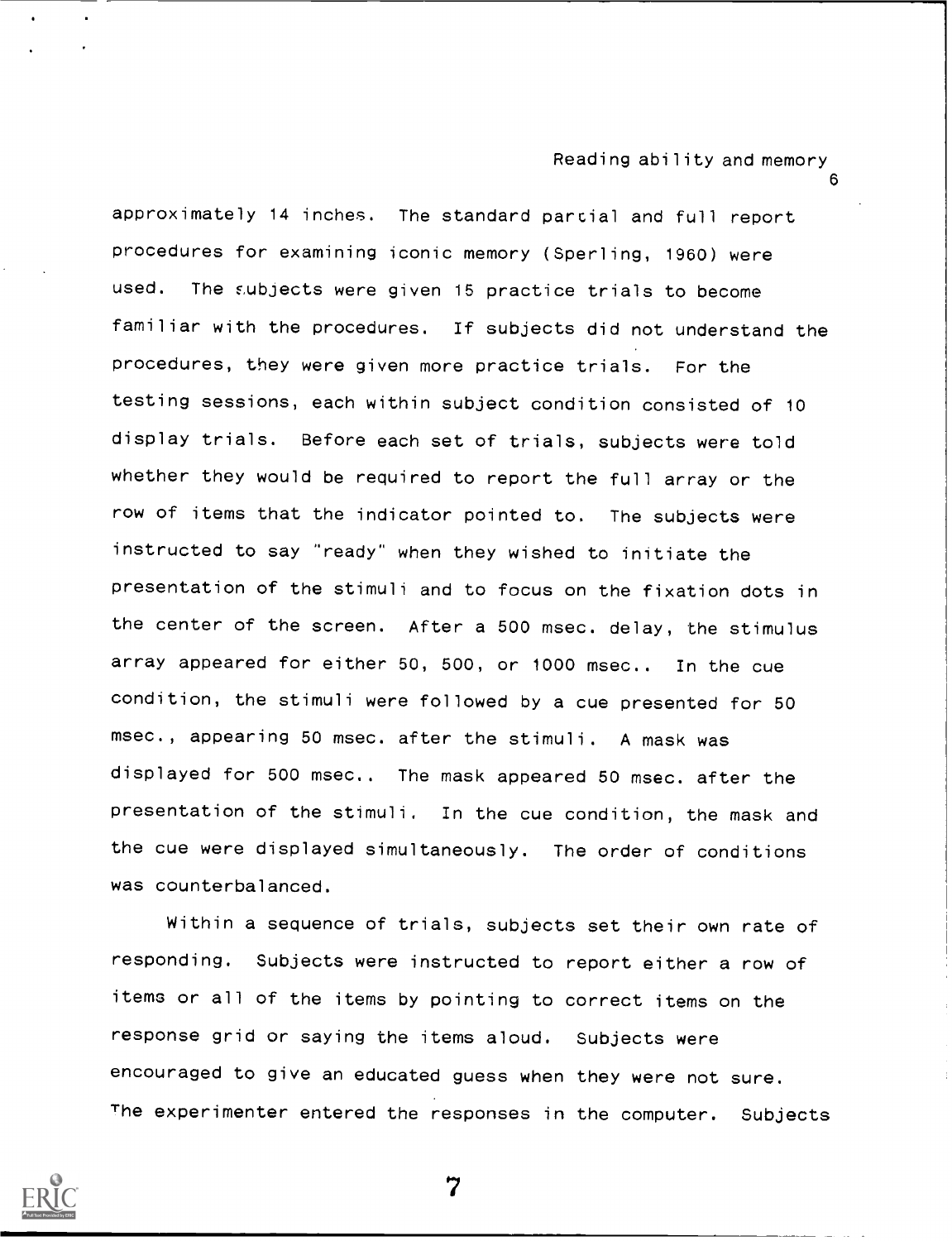had approximately five 30 minute testing sessions and were given encouragement and positive feedback throughout.

### Results

The dependent measure of recall was the number of incorrect items. An item was considered incorrect if a letter was not identified in its correct position. For the cue condition, incorrect responses were multiplied by four (Sperling, 1960), in order to compare the cue to the non-cue condition.

In order to evaluate the effect of stimulus type, reading ability, and grade on recall, a mixed factorial ANCOVA was conducted using reading ability as a covariate, grade (2nd to 3rd grades, 5th to 6th grades, and undergraduates) as the between subjects variable, and stimulus type (4 visual stimuli) as the within subject variable. The effect of reading ability on the overall number of errors in recall was significant, F(1,15)=14.06, p<01. Grade also had a significant effect on errors in recall,  $F(2,15)=25.45$ ,  $p\langle .001 \rangle$  (see Figure 1). The results indicate that as grade and reading ability increased, the number of errors in recall decreased. Reading ability was a standard score and therefore not confounded by age. Reading accounted for 52 percent of the variance in overall recall. The effect of stimulus type was also found to be significant, F(3,48)=196.40, p<.001. ,Subjects performed no differently from one another when abstract forms were displayed. In contrast, errors in recall decreased when first order approximations to

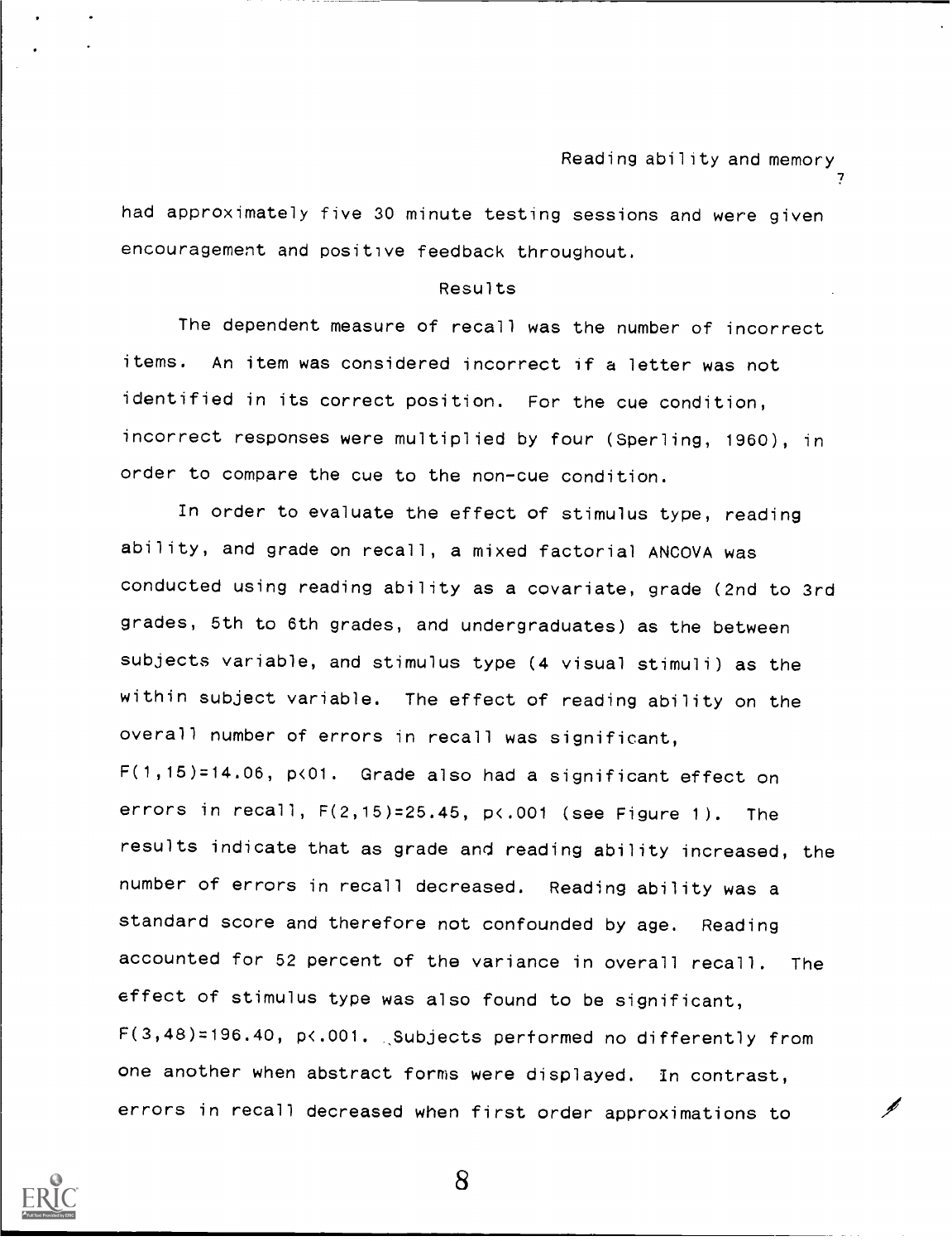1

8

English were displayed (i.e. most unlike English). Errors decreased further when fourth order approximations to English (i.e. similar to English) and words were displayed (see Figure 2). Regression analysis revealed that when first order approximations to English were displayed, reading ability accounted for 31 percent of the variance in recall, F(1,16)=7.17, p=.017. When fourth order approximations to English were displayed, reading ability accounted for 37 percent of the variance in recall, F(16,1)=9.43, p<.01. When words were displayed, reading ability accounted for 49 percent of the variance of recall, F(1,16)=15.38, p,.001.

-----------------------------

Insert Figures <sup>1</sup> and 2 about here

-------------------------------

To examine the effect of stimulus duration, a one-way ANOVA was conducted using duration as the within subjects variable. The effect of duration was significant, F(2,32)=23.57, p<.001, indicating that with longer stimulus durations, subjects made fewer errors in recall.

While follow up planned comparisons were not performed on these findings, an examination of the means reveals that differences were in the expected direction. It was expected that errors in recall would decrease with grade. Interestingly, while there were differences between grades when letters were displayed, there were no differences when abstract forms were

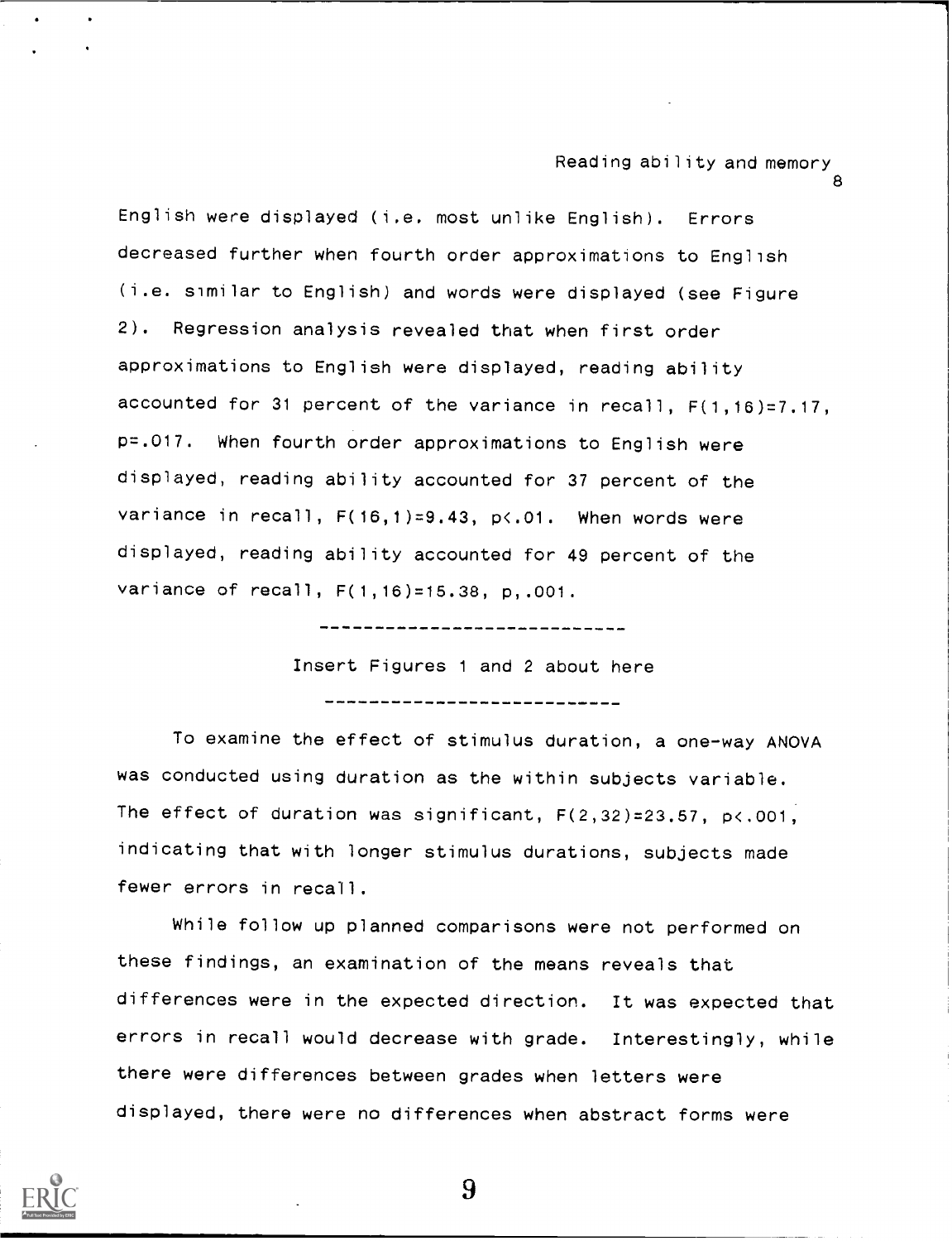displayed. The mean number of errors in recall when letters were displayed for grades two through three, five through six, and college undergraduates was 121, 102, and 91 respectively.

As hypothesized the number of errors also decreased with stimulus familiarity. The mean number of errors when abstract forms were displayed was 151. When first order approximations to English were displayed, the mean number of errors was 124. When fourth order approximations to English were displayed, the mean number of errors was 113, and when words were displayed the mean number of errors was 89.

Lastly, it was expected that subjects would make fewer errors in recall when the stimuli were displayed for longer duration periods. The mean number of errors in recall when the stimuli were displayed for 50, 500, and 1000 msec.s were 121, 99, and 86 respectively.

#### Discussion

Reading ability was found to be related to recall when letters were displayed but not when abstract forms were displayed. This suggests that reading ability is not associated with general memory problems but rather has to do with difficulty processing phonological material.

As the stimuli increasingly resembled English, errors in recall decreased for all subjects. This suggests that subjects were able to recall more items when the letters could be read as a single unit than when the items could not be read as a unit.

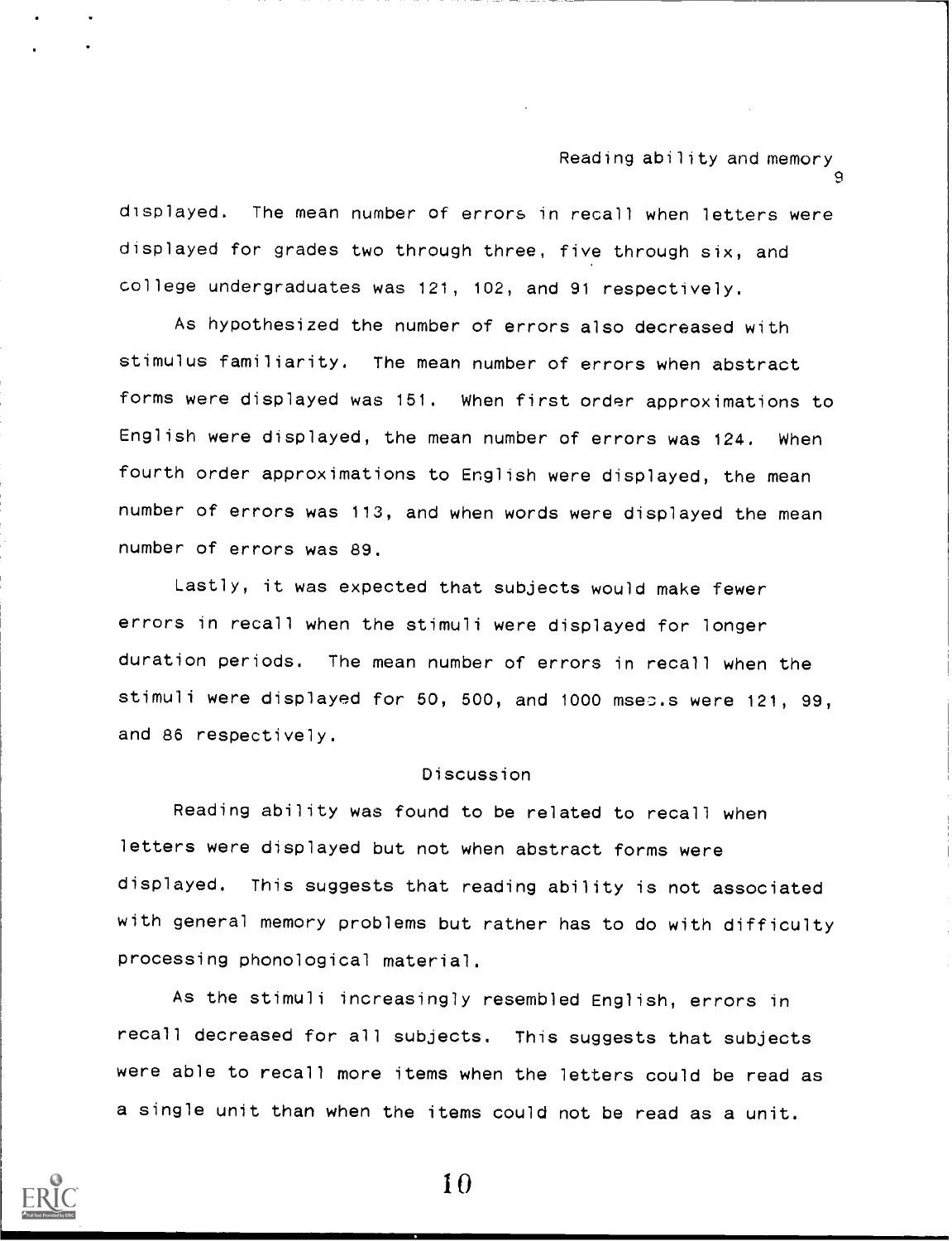While all subjects demonstrated fewer errors in recall with increased familiarity, the number of errors decreased as reading ability increased. This suggests that reading ability is related to the ability to recognize and store letter patterns and sounds. During reading, iconic images of words must be retained long enough for their features to be transferred into short-term memory for meaning analysis (Just & Carpenter, 1987). Thus, memory for verbal material and familiarity with phonological material is crucial to reading and would be expected to be related to reading ability.

Developmental increases in memory for verbal material was supported. However, adults performed no better than children when abstract forms were displayed. This suggests that developmental increases in memory are directly related to familiarity with the items to be remembered and with phonological processing.

The decrease in recall errors with increased duration suggests that with more processing time, more information is able to be remembered. This finding was more pronounced as familiarity increased. Thus, it seems that when the information presented resembles English, subjects were able to make better use of the exposure time. That is, with increased familiarity, comes greater efficiency in storage and recognition.

While these findings are suggestive of the use of phonological coding strategies in memory, further analysis is

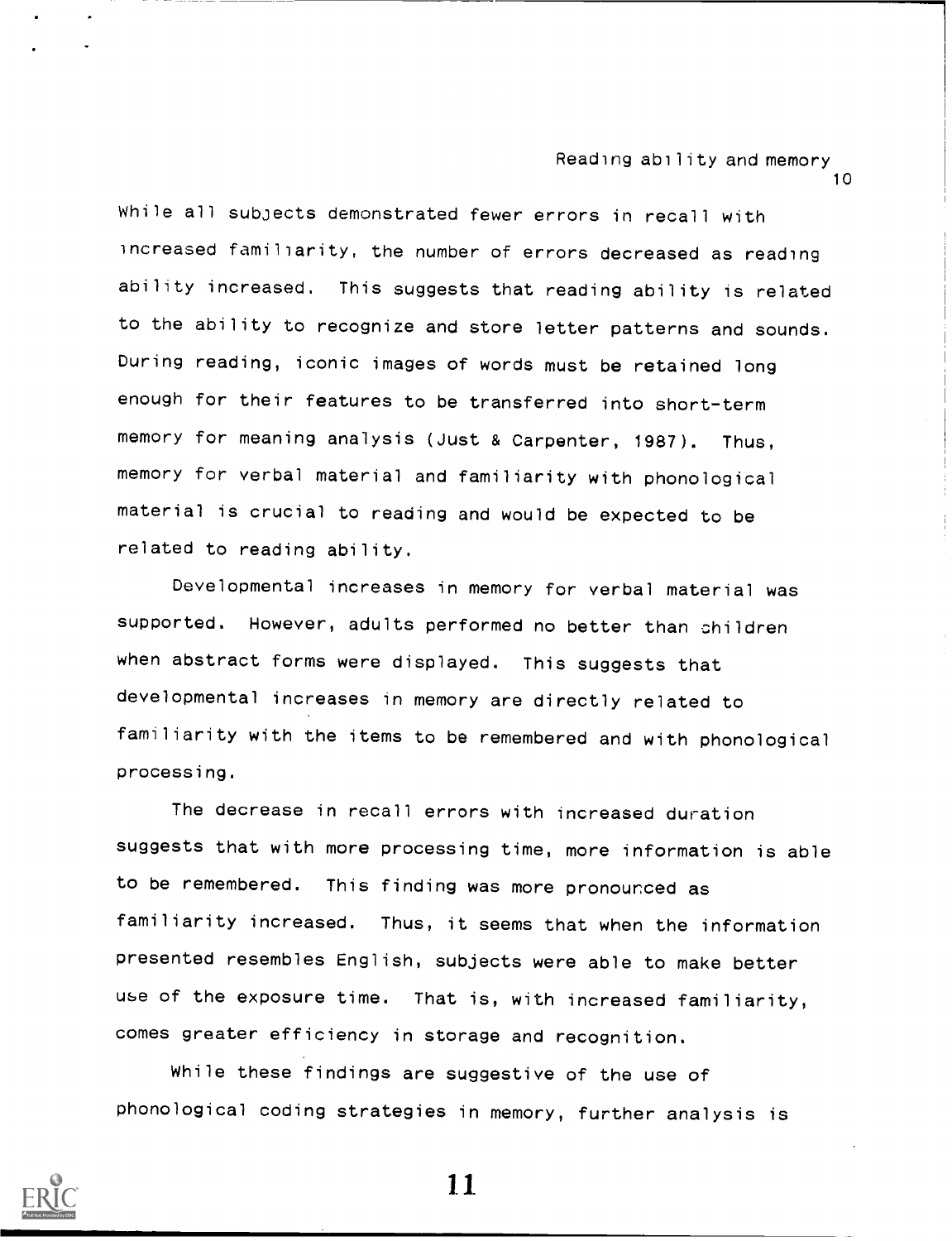planned to determine the specific roles of phonological and visual coding. In addition, an examination of cognitive scanning strategies will help to determine whether poor readers are less systematic than good readers. Finally, a sample of subjects with reading disability are being collected for comparison with poor and good readers.

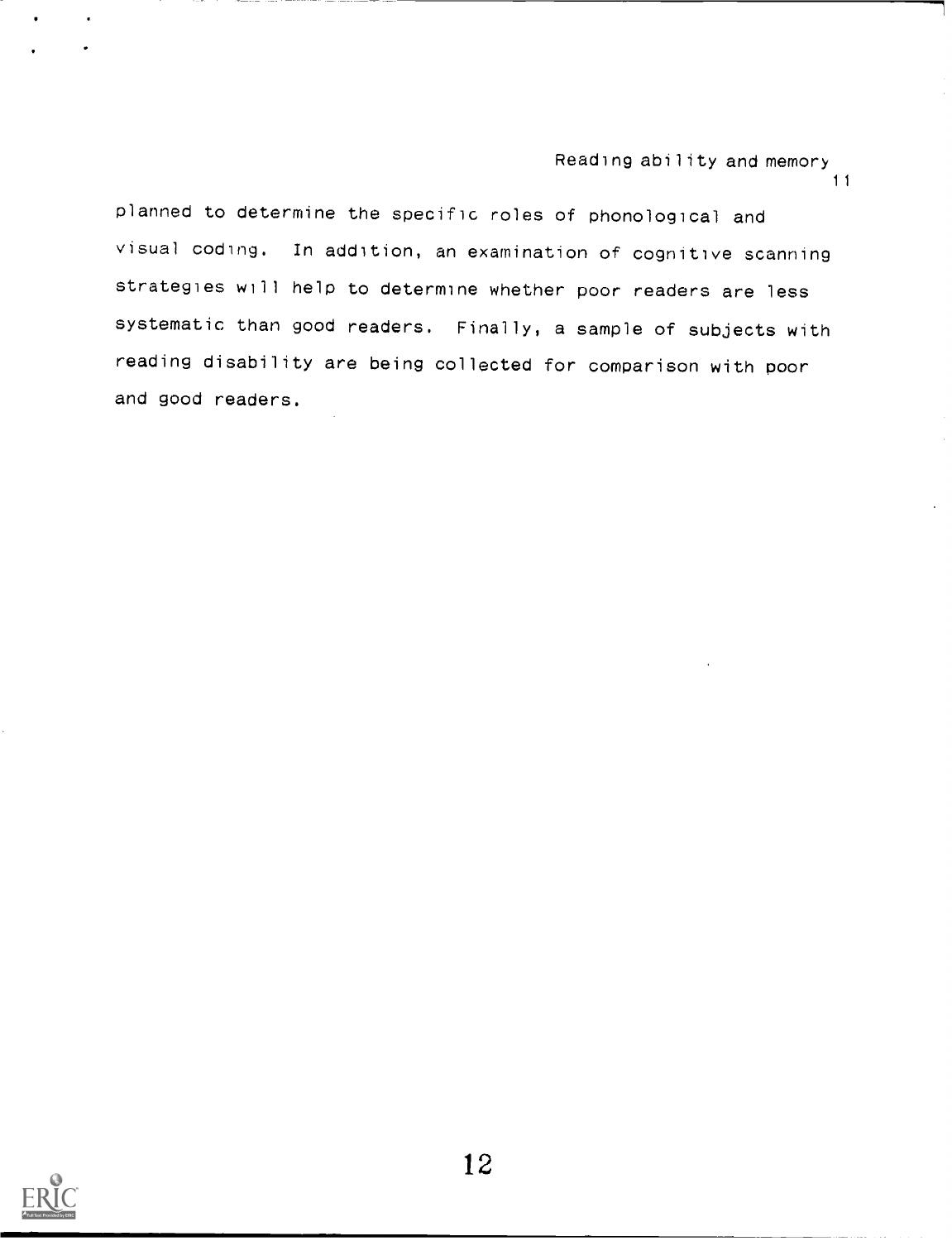12

### References

Brady, S.A. (1991). The role of working memory in reading disability. In S.A. Brady, & D.P. Shankweiler (Ed.)., Phonological processing in literacy (p.p. 129-149). Hillsdale, NJ: Lawrence Erlbaum Associates.

- Fox, B., & Routh, D. (1983). Reading disability, phonemic analysis, and dysphonic spelling: A follow-up study. Journal of Clinical Child Psychology, 12, 28-32.
- Hirata, K., & Bryden, M.P. (1971). Tables of letter sequences varying on order of approximation to English. Psychonomic Science, 25, 322-325.
- Just, M.A., & Carpenter, P.A. (1987). The psychology of reading and language comprehension. Massachusetts: Allyn and Bacon, Inc.
- Sperling, G. (1960). The information available in brief visual presentation. Psychological Monographs, 74, 1-29.
- Vellutino, F.R. (1979). Dyslexia: Theory and research. Cambridge, Mass: Mit press.
- Vellutino, F.R. (1987). Dyslexia. Scientific American, 256,  $34 - 41$ .

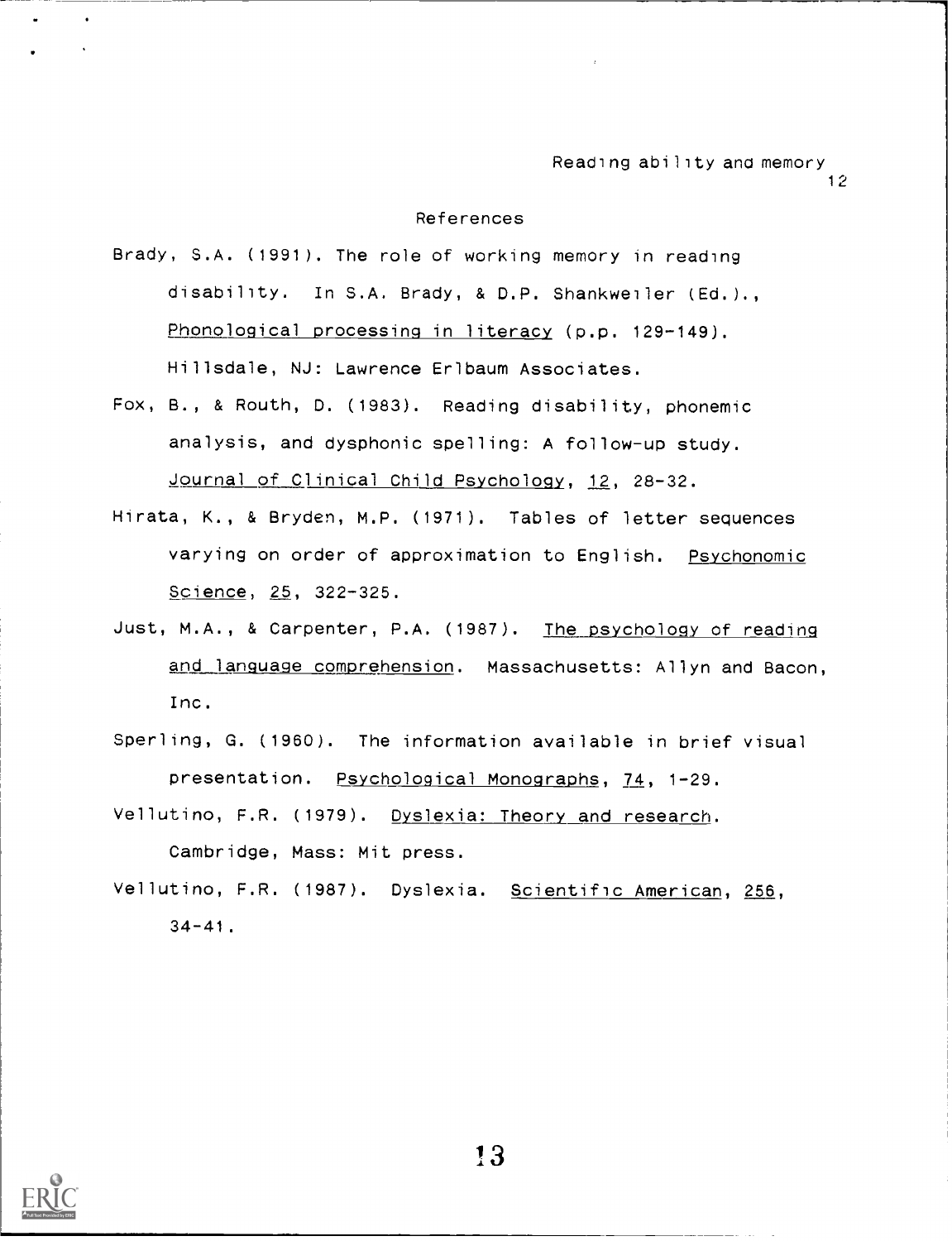$\bar{\mathbf{v}}$ 

### Figure Caption

Figure 1. The number of recall errors as a function of grade and reading ability.

Figure 2. The number of recall errors as a function of reading ability and familiarity.



 $\epsilon$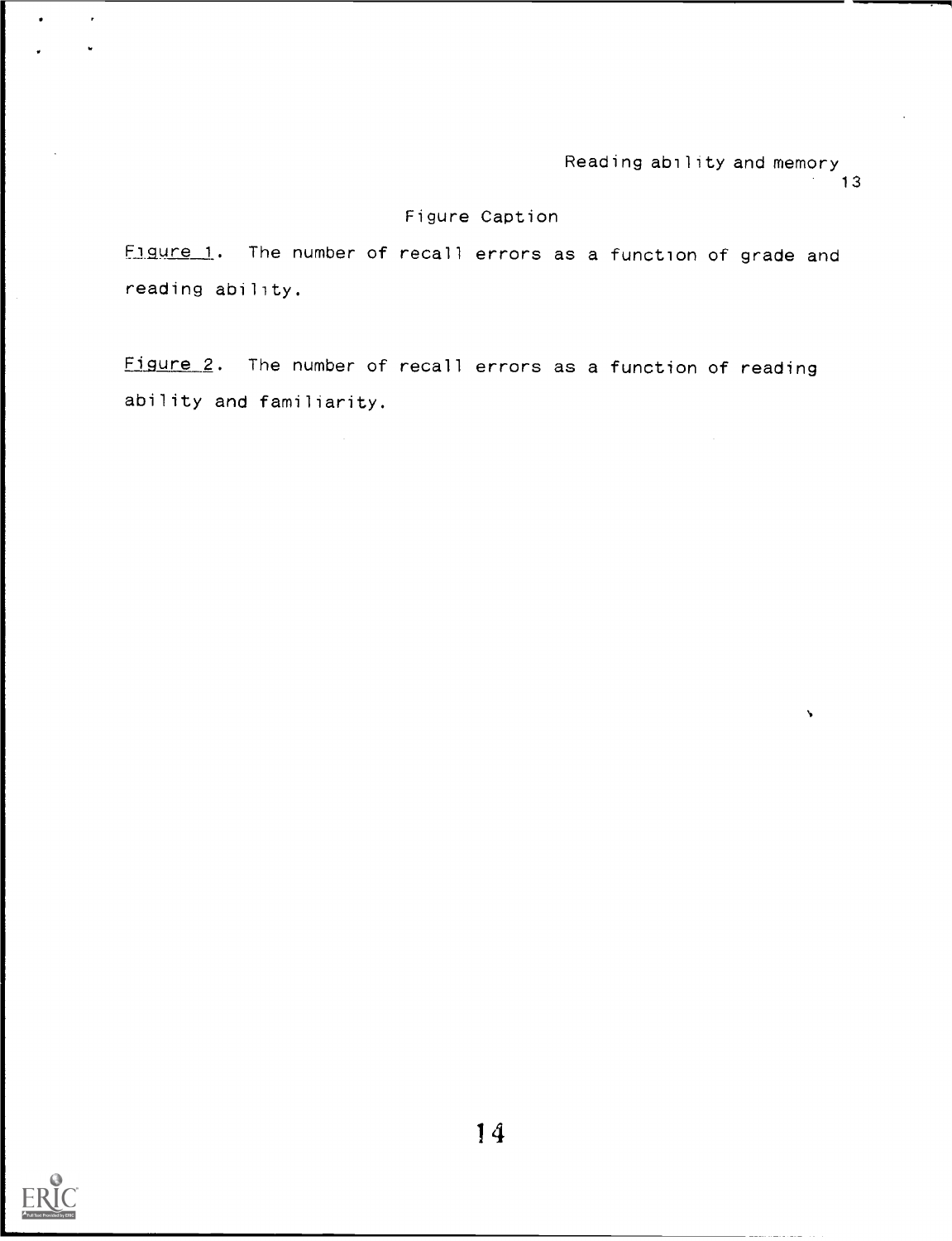